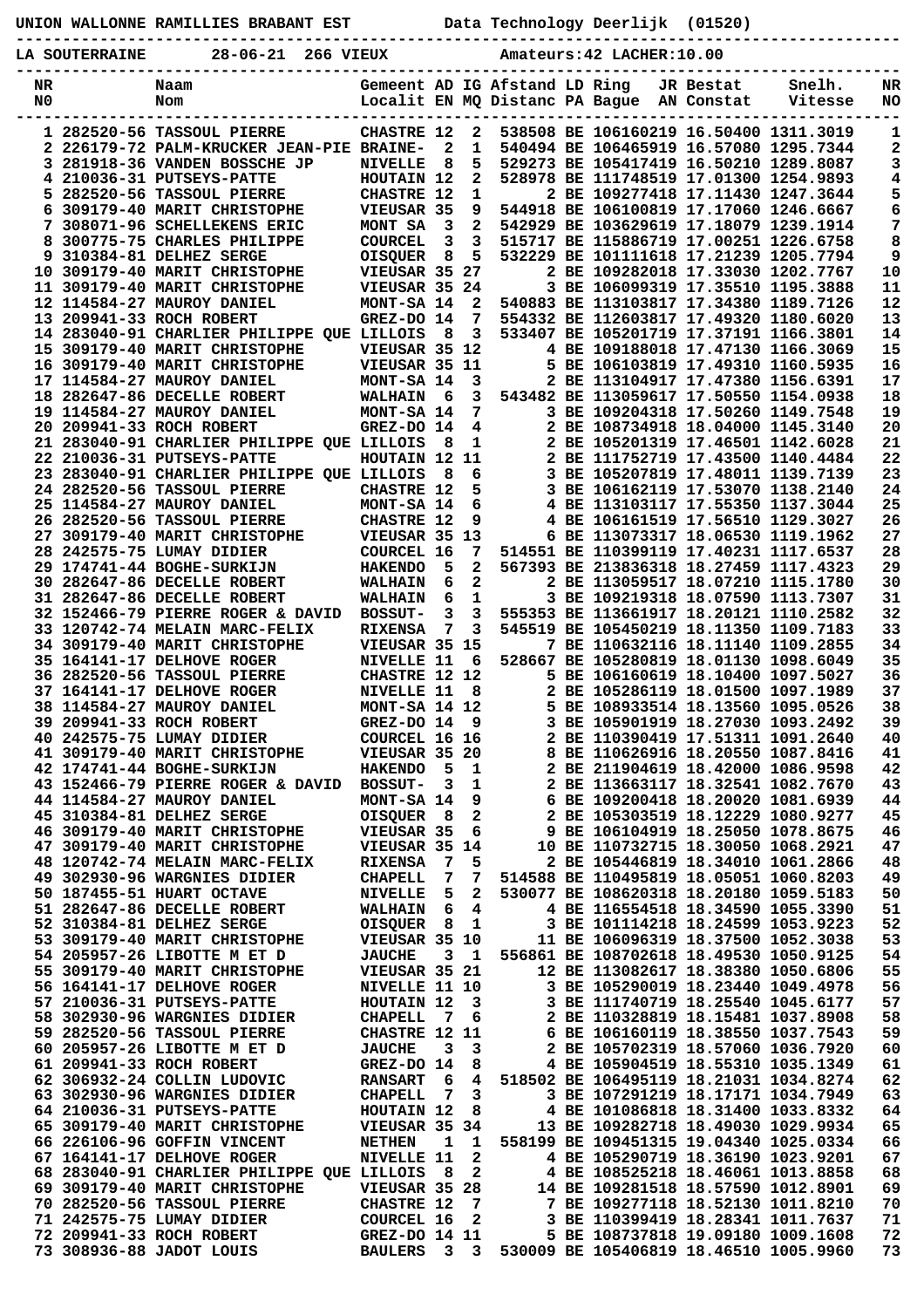|                                                                       |    |                       | 74 184882-00 VAN OVERSTRAETEN EUGE OVERIJS 2                                          |                                                      |                         | $\mathbf{1}$                |                               |  | 551064 BE 209020519 19.08290 1004.7051                                                                                                                                              |           |                                                                                                                                                                                                                   | 74       |
|-----------------------------------------------------------------------|----|-----------------------|---------------------------------------------------------------------------------------|------------------------------------------------------|-------------------------|-----------------------------|-------------------------------|--|-------------------------------------------------------------------------------------------------------------------------------------------------------------------------------------|-----------|-------------------------------------------------------------------------------------------------------------------------------------------------------------------------------------------------------------------|----------|
|                                                                       |    |                       | 75 210036-31 PUTSEYS-PATTE                                                            | HOUTAIN 12                                           |                         |                             | $\overline{4}$                |  | 5 BE 107532917 18.49590                                                                                                                                                             |           | 998.1031                                                                                                                                                                                                          | 75       |
|                                                                       |    |                       | 76 282520-56 TASSOUL PIERRE                                                           | <b>CHASTRE 12</b>                                    |                         | $\mathbf{3}$                |                               |  | 8 BE 109277318 18.59340                                                                                                                                                             |           | 998.0379                                                                                                                                                                                                          | 76       |
|                                                                       |    |                       | 77 242575-75 LUMAY DIDIER                                                             | COURCEL 16 13                                        |                         |                             |                               |  | 4 BE 100456718 18.37581                                                                                                                                                             |           | 993.4024                                                                                                                                                                                                          | 77       |
|                                                                       |    |                       | 78 209941-33 ROCH ROBERT                                                              | GREZ-DO 14 13                                        |                         |                             |                               |  | 6 BE 105901519 19.18220                                                                                                                                                             |           | 992.7742                                                                                                                                                                                                          | 78       |
|                                                                       |    |                       | 79 210036-31 PUTSEYS-PATTE                                                            | HOUTAIN 12                                           |                         |                             | 9                             |  | 6 BE 107530517 18.57010                                                                                                                                                             |           | 985.0309                                                                                                                                                                                                          | 79       |
|                                                                       |    |                       | 80 282832-77 DEREUX FABRICE                                                           | <b>PERWEZ</b>                                        | 3                       | 3                           |                               |  | 546253 BE 115478219 19.16401                                                                                                                                                        |           | 981.2899                                                                                                                                                                                                          | 80       |
|                                                                       |    |                       | 81 282520-56 TASSOUL PIERRE                                                           | <b>CHASTRE 12</b>                                    |                         | 6                           |                               |  | 9 BE 106162919 19.08570                                                                                                                                                             |           | 980.9782                                                                                                                                                                                                          | 81       |
|                                                                       |    |                       | 82 305549-96 DONEUX EUGENE                                                            | <b>JODOIGN</b>                                       | $\overline{\mathbf{3}}$ | $\mathbf{1}$                |                               |  | 557731 BE 113720817 19.29000                                                                                                                                                        |           | 980.1951                                                                                                                                                                                                          | 82       |
|                                                                       |    |                       | 83 306932-24 COLLIN LUDOVIC                                                           | <b>RANSART</b>                                       | 6                       | 6                           |                               |  | 2 BE 106497719 18.49150                                                                                                                                                             |           | 979.6920                                                                                                                                                                                                          | 83       |
|                                                                       |    |                       | 84 309179-40 MARIT CHRISTOPHE                                                         | VIEUSAR 35                                           |                         |                             | $7\overline{}$                |  | 15 BE 109189518 19.17310                                                                                                                                                            |           | 977.4022                                                                                                                                                                                                          | 84       |
|                                                                       |    |                       | 85 171260-55 VANDEN WYNGAERT DIRK                                                     | <b>BIERBEE</b>                                       | $\mathbf{2}$            |                             |                               |  | 2 564620 BE 200449619 19.39390                                                                                                                                                      |           | 974.0706                                                                                                                                                                                                          | 85       |
|                                                                       |    |                       | 86 114584-27 MAUROY DANIEL<br>87 310384-81 DELHEZ SERGE                               |                                                      |                         |                             |                               |  | 7 BE 109200318 19.19310<br>4 BE 101112118 19.10590                                                                                                                                  |           | 966.6969                                                                                                                                                                                                          | 86       |
|                                                                       |    |                       | 88 152466-79 PIERRE ROGER & DAVID BOSSUT-                                             | <b>MONT-SA 14 10<br/>OISQUER 8 3<br/>BOSSUT- 3 2</b> |                         |                             |                               |  | 3 BE 105679019 19.35340                                                                                                                                                             |           | 965.9621<br>964.8804                                                                                                                                                                                              | 87<br>88 |
|                                                                       |    |                       | 89 162600-28 VERMYLEN DANIEL                                                          |                                                      |                         |                             |                               |  | MARBAIS 4 4 530296 BE 113921817 19.10561                                                                                                                                            |           | 962.5382                                                                                                                                                                                                          | 89       |
|                                                                       |    |                       |                                                                                       |                                                      |                         |                             |                               |  |                                                                                                                                                                                     |           |                                                                                                                                                                                                                   |          |
|                                                                       |    |                       |                                                                                       |                                                      |                         |                             |                               |  |                                                                                                                                                                                     |           |                                                                                                                                                                                                                   |          |
| UNION WALLONNE RAMILLIES BRABANT EST Data Technology Deerlijk (01520) |    |                       |                                                                                       |                                                      |                         |                             |                               |  |                                                                                                                                                                                     |           |                                                                                                                                                                                                                   |          |
|                                                                       |    |                       | -------------------------                                                             |                                                      |                         |                             |                               |  |                                                                                                                                                                                     |           |                                                                                                                                                                                                                   |          |
|                                                                       |    | <b>LA SOUTERRAINE</b> | 28-06-21 234 YEARLING                                                                 |                                                      |                         |                             |                               |  | Amateurs: 38 LACHER: 10.00                                                                                                                                                          |           |                                                                                                                                                                                                                   |          |
|                                                                       |    |                       |                                                                                       |                                                      |                         |                             |                               |  |                                                                                                                                                                                     |           |                                                                                                                                                                                                                   |          |
|                                                                       | NR |                       | Naam                                                                                  |                                                      |                         |                             | Gemeent AD IG Afstand LD Ring |  |                                                                                                                                                                                     | JR Bestat | Snelh.                                                                                                                                                                                                            | NR       |
|                                                                       | N0 |                       | Nom                                                                                   |                                                      |                         |                             |                               |  | Localit EN MQ Distanc PA Bague AN Constat                                                                                                                                           |           | Vitesse                                                                                                                                                                                                           | NO       |
|                                                                       |    |                       |                                                                                       |                                                      |                         |                             |                               |  |                                                                                                                                                                                     |           |                                                                                                                                                                                                                   |          |
|                                                                       |    |                       | 1 307835-54 CLEMENT DOMINIQUE<br>2 145223-14 MARTIN MICHAEL                           | <b>MONSTRE 18</b>                                    | - 6                     | $\mathbf{1}$<br>$2^{\circ}$ |                               |  | 527439 BE 113860520 16.39100 1321.3503<br>542176 BE 113330720 17.02080 1284.3714                                                                                                    |           |                                                                                                                                                                                                                   | 1        |
|                                                                       |    |                       | 3 102015-68 HALLEUX FREDDY                                                            | <b>NIL-SAI</b><br>LIMAL                              | 8                       | 6                           |                               |  | 546171 BE 113724720 17.10440 1268.0026                                                                                                                                              |           |                                                                                                                                                                                                                   | 2<br>3   |
|                                                                       |    |                       | 4 310384-81 DELHEZ SERGE                                                              | OISQUER <sub>9</sub>                                 |                         | 5 <sub>1</sub>              |                               |  | 532229 BE 113871120 17.13359 1227.4701                                                                                                                                              |           |                                                                                                                                                                                                                   | 4        |
|                                                                       |    |                       | 5 226792-06 DELSTANCHE-GOFFARD                                                        | BIERGES 22                                           |                         | 8                           |                               |  | 549010 BE 113703420 17.28098 1225.0221                                                                                                                                              |           |                                                                                                                                                                                                                   | 5        |
|                                                                       |    |                       | 6 152466-79 PIERRE ROGER & DAVID                                                      | <b>BOSSUT-</b>                                       | - 3                     | 3                           |                               |  | 555353 BE 113522820 17.41091 1204.2741                                                                                                                                              |           |                                                                                                                                                                                                                   | 6        |
|                                                                       |    |                       | 7 304005-07 MAES ANTHONY                                                              | VIESVIL 14                                           |                         | $\overline{4}$              |                               |  | 519075 BE 109903220 17.18120 1184.5618                                                                                                                                              |           |                                                                                                                                                                                                                   | 7        |
|                                                                       |    |                       | 8 304005-07 MAES ANTHONY                                                              | VIESVIL 14                                           |                         |                             | $6 \quad \blacksquare$        |  | 2 BE 109900820 17.18230 1184.0665                                                                                                                                                   |           |                                                                                                                                                                                                                   | 8        |
|                                                                       |    |                       | 9 310281-75 VACARU ARISTICA                                                           | HAUT IT 18                                           |                         |                             |                               |  | 8 533873 BE 113671320 17.36342 1169.3125                                                                                                                                            |           |                                                                                                                                                                                                                   | 9        |
|                                                                       |    |                       | 10 304005-07 MAES ANTHONY                                                             | VIESVIL 14                                           |                         |                             | $7\degree$                    |  | 3 BE 109901320 17.25320 1165.0643                                                                                                                                                   |           |                                                                                                                                                                                                                   | 10       |
|                                                                       |    |                       | 11 102015-68 HALLEUX FREDDY                                                           | LIMAL                                                | 8                       | 5                           |                               |  | 2 BE 113725720 17.54290 1151.0857                                                                                                                                                   |           |                                                                                                                                                                                                                   | 11       |
|                                                                       |    |                       | 12 309179-40 MARIT CHRISTOPHE                                                         | VIEUSAR 12                                           |                         | 5                           |                               |  | 544918 BE 113376420 17.54030 1149.4948                                                                                                                                              |           |                                                                                                                                                                                                                   | 12       |
|                                                                       |    |                       | 13 169551-92 TAYMANS CHRISTIAN                                                        | <b>HOEILAA</b>                                       | 6                       | $2^{\circ}$                 |                               |  | 550115 BE 205571620 18.01331 1142.3800                                                                                                                                              |           |                                                                                                                                                                                                                   | 13       |
|                                                                       |    |                       | 14 226792-06 DELSTANCHE-GOFFARD                                                       | BIERGES 22 10                                        |                         |                             |                               |  | 2 BE 113700820 18.03438 1134.9513<br>2 BE 113376220 18.01070 1132.6109<br>2 BE 113678120 17.52172 1130.4003<br>3 BE 113728020 18.04130 1127.9475<br>2 - 13228020 18.04130 1127.9475 |           |                                                                                                                                                                                                                   | 14       |
|                                                                       |    |                       | 15 309179-40 MARIT CHRISTOPHE                                                         | VIEUSAR 12 10                                        |                         |                             |                               |  |                                                                                                                                                                                     |           |                                                                                                                                                                                                                   | 15       |
|                                                                       |    |                       | 16 310281-75 VACARU ARISTICA                                                          | <b>HAUT IT 18 17</b>                                 |                         |                             |                               |  |                                                                                                                                                                                     |           |                                                                                                                                                                                                                   | 16       |
|                                                                       |    |                       | 17 102015-68 HALLEUX FREDDY                                                           | LIMAL                                                | 8                       | 8                           |                               |  |                                                                                                                                                                                     |           |                                                                                                                                                                                                                   | 17       |
|                                                                       |    |                       | 18 152466-79 PIERRE ROGER & DAVID                                                     | <b>BOSSUT-</b>                                       | 3                       | 1                           |                               |  | 2 BE 113531420 18.12561 1126.6252                                                                                                                                                   |           |                                                                                                                                                                                                                   | 18       |
|                                                                       |    |                       | 19 184882-00 VAN OVERSTRAETEN EUGE OVERIJS 10                                         |                                                      |                         |                             |                               |  | 4 551064 BE 205623820 18.09390 1125.4243                                                                                                                                            |           |                                                                                                                                                                                                                   | 19       |
|                                                                       |    |                       | 20 169551-92 TAYMANS CHRISTIAN                                                        | HOEILAA                                              | 6 1                     |                             |                               |  | 2 BE 205573520 18.10121 1122.2218                                                                                                                                                   |           |                                                                                                                                                                                                                   | 20       |
|                                                                       |    |                       | 21 282647-86 DECELLE ROBERT                                                           | WALHAIN 6 1                                          |                         |                             |                               |  | 543482 BE 113127920 18.04370 1121.4678                                                                                                                                              |           |                                                                                                                                                                                                                   | 21       |
|                                                                       |    |                       | 22 283040-91 CHARLIER PHILIPPE QUE LILLOIS 4 2 533407 BE 113847320 17.57241 1117.3128 |                                                      |                         |                             |                               |  |                                                                                                                                                                                     |           |                                                                                                                                                                                                                   | 22       |
|                                                                       |    |                       | 23 169551-92 TAYMANS CHRISTIAN                                                        | HOEILAA 6                                            |                         | 6                           |                               |  | 3 BE 205572320 18.15371 1109.9569                                                                                                                                                   |           |                                                                                                                                                                                                                   | 23       |
|                                                                       |    |                       | 24 184882-00 VAN OVERSTRAETEN EUGE OVERIJS 10                                         |                                                      |                         | 5                           |                               |  | 2 BE 205621520 18.18290 1105.4813                                                                                                                                                   |           |                                                                                                                                                                                                                   | 24       |
|                                                                       |    |                       | 25 226792-06 DELSTANCHE-GOFFARD                                                       | BIERGES 22 19                                        |                         |                             |                               |  | 3 BE 113290520 18.16518 1104.9517                                                                                                                                                   |           |                                                                                                                                                                                                                   | 25       |
|                                                                       |    |                       | 26 209941-33 ROCH ROBERT<br>27 184882-00 VAN OVERSTRAETEN EUGE OVERIJS 10             | GREZ-DO                                              | - 9                     | 8<br>$\mathbf{2}$           |                               |  | 554332 BE 112771220 18.23340 1100.8115                                                                                                                                              |           |                                                                                                                                                                                                                   | 26<br>27 |
|                                                                       |    |                       | 28 210036-31 PUTSEYS-PATTE                                                            | <b>HOUTAIN</b>                                       | - 6                     | $\mathbf{2}$                |                               |  | 3 BE 205622120 18.28530 1082.8887<br>528978 BE 112407220 18.08300 1082.8618                                                                                                         |           |                                                                                                                                                                                                                   | 28       |
|                                                                       |    |                       | 29 307835-54 CLEMENT DOMINIQUE                                                        | <b>MONSTRE 18</b>                                    |                         | 8                           |                               |  | 2 BE 113860820 18.07530 1081.0761                                                                                                                                                   |           |                                                                                                                                                                                                                   | 29       |
|                                                                       |    |                       | 30 307193-91 ADAM ANDRE                                                               | <b>JODOIGN</b>                                       |                         | $3\quad 2$                  |                               |  | 557702 BE 112768620 18.35591 1080.8492                                                                                                                                              |           |                                                                                                                                                                                                                   | 30       |
|                                                                       |    |                       | 31 304005-07 MAES ANTHONY                                                             | VIESVIL 14 12                                        |                         |                             |                               |  | 4 BE 109901120 18.04270 1071.4728                                                                                                                                                   |           |                                                                                                                                                                                                                   | 31       |
|                                                                       |    |                       | 32 226792-06 DELSTANCHE-GOFFARD                                                       | <b>BIERGES 22 17</b>                                 |                         |                             |                               |  | 4 BE 113700320 18.33468 1068.5702                                                                                                                                                   |           |                                                                                                                                                                                                                   | 32       |
|                                                                       |    |                       | 33 307835-54 CLEMENT DOMINIQUE                                                        | MONSTRE 18 18                                        |                         |                             |                               |  |                                                                                                                                                                                     |           |                                                                                                                                                                                                                   | 33       |
|                                                                       |    |                       | 34 307193-91 ADAM ANDRE                                                               | <b>JODOIGN</b>                                       |                         |                             |                               |  |                                                                                                                                                                                     |           |                                                                                                                                                                                                                   | 34       |
|                                                                       |    |                       | 35 307835-54 CLEMENT DOMINIQUE                                                        | <b>MONSTRE 18</b>                                    |                         |                             |                               |  |                                                                                                                                                                                     |           |                                                                                                                                                                                                                   | 35       |
|                                                                       |    |                       | 36 310384-81 DELHEZ SERGE                                                             | OISQUER                                              |                         |                             |                               |  |                                                                                                                                                                                     |           |                                                                                                                                                                                                                   | 36       |
|                                                                       |    |                       | 37 307835-54 CLEMENT DOMINIQUE                                                        | MONSTRE 18 16                                        |                         |                             |                               |  |                                                                                                                                                                                     |           | 18 18<br>3 BE 113860220 18.16320 1062.2429<br>3 3 2 BE 112767920 18.46131 1059.8300<br>18 6 4 BE 113863520 18.19140 1056.4980<br>9 9 2 BE 113867020 18.28509 1045.9482<br>18 16 5 BE 113864020 18.24360 1045.2616 | 37       |
|                                                                       |    |                       | 38 307835-54 CLEMENT DOMINIQUE                                                        | MONSTRE 18 12                                        |                         |                             |                               |  | 6 BE 113860420 18.24380 1045.1925                                                                                                                                                   |           |                                                                                                                                                                                                                   | 38       |
|                                                                       |    |                       | 39 306932-24 COLLIN LUDOVIC                                                           | <b>RANSART</b>                                       |                         | 4 2                         |                               |  | 518502 BE 110750020 18.16271 1044.4159                                                                                                                                              |           |                                                                                                                                                                                                                   | 39       |
|                                                                       |    |                       | 40 307835-54 CLEMENT DOMINIQUE                                                        | <b>MONSTRE 18</b>                                    |                         | 7                           |                               |  | 7 BE 113863120 18.25160 1043.8824                                                                                                                                                   |           |                                                                                                                                                                                                                   | 40       |
|                                                                       |    |                       | 41 171260-55 VANDEN WYNGAERT DIRK                                                     | <b>BIERBEE</b>                                       | $\overline{\mathbf{2}}$ | $\mathbf{2}$                |                               |  | 564620 BE 201783720 19.02190 1041.1260                                                                                                                                              |           |                                                                                                                                                                                                                   | 41       |
|                                                                       |    |                       | 42 309179-40 MARIT CHRISTOPHE                                                         | VIEUSAR 12                                           |                         | 9                           |                               |  | 3 BE 113379220 18.44530 1038.1698                                                                                                                                                   |           |                                                                                                                                                                                                                   | 42       |
|                                                                       |    |                       | 43 309179-40 MARIT CHRISTOPHE                                                         | VIEUSAR 12                                           |                         |                             | $\overline{\mathbf{3}}$       |  | 4 BE 113370320 18.44570 1038.0379                                                                                                                                                   |           |                                                                                                                                                                                                                   | 43       |
|                                                                       |    |                       | 44 307835-54 CLEMENT DOMINIQUE                                                        | MONSTRE 18 17                                        |                         |                             |                               |  | 8 BE 113858820 18.28360 1037.0409                                                                                                                                                   |           |                                                                                                                                                                                                                   | 44       |
|                                                                       |    |                       | 45 310281-75 VACARU ARISTICA                                                          | <b>HAUT IT 18 10</b>                                 |                         |                             |                               |  | 3 BE 113674720 18.35442 1035.1659                                                                                                                                                   |           |                                                                                                                                                                                                                   | 45       |
|                                                                       |    |                       | 46 209941-33 ROCH ROBERT                                                              | <b>GREZ-DO</b>                                       |                         | 99                          |                               |  | 2 BE 112772220 19.00050 1026.3823                                                                                                                                                   |           |                                                                                                                                                                                                                   | 46       |
|                                                                       |    |                       | 47 226792-06 DELSTANCHE-GOFFARD                                                       | <b>BIERGES 22</b>                                    |                         | 9                           |                               |  | 5 BE 113712020 18.57199 1021.7339                                                                                                                                                   |           |                                                                                                                                                                                                                   | 47       |
|                                                                       |    |                       | 48 226106-96 GOFFIN VINCENT                                                           | <b>NETHEN</b><br>HOEILAA 6                           | 6                       | 1                           |                               |  | 558199 BE 113485720 19.07460 1019.0452                                                                                                                                              |           |                                                                                                                                                                                                                   | 48       |
|                                                                       |    |                       | 49 169551-92 TAYMANS CHRISTIAN<br>50 309884-66 DENIES RUDY                            | ST JORI                                              | $\overline{\mathbf{2}}$ | 4<br>$\mathbf{1}$           |                               |  | 4 BE 205570520 19.00251 1017.9429<br>558858 BE 205481420 19.11120 1013.8933                                                                                                         |           |                                                                                                                                                                                                                   | 49<br>50 |
|                                                                       |    |                       | 51 304005-07 MAES ANTHONY                                                             | VIESVIL 14 11                                        |                         |                             |                               |  | 5 BE 109905720 18.32340 1012.6975                                                                                                                                                   |           |                                                                                                                                                                                                                   | 51       |
|                                                                       |    |                       | 52 112736-22 SLOOVEN FRANCIS                                                          | <b>BRAINE-</b>                                       | 6                       | $\overline{\mathbf{3}}$     |                               |  | 538145 BE 113659120 18.55490 1004.3454                                                                                                                                              |           |                                                                                                                                                                                                                   | 52       |
|                                                                       |    |                       | 53 310281-75 VACARU ARISTICA                                                          | <b>HAUT IT 18</b>                                    |                         | $7\overline{ }$             |                               |  | 4 BE 113672920 18.52302 1002.5721                                                                                                                                                   |           |                                                                                                                                                                                                                   | 53       |
|                                                                       |    |                       | 54 280052-13 SIMONS YVES                                                              | OVERWIN 6                                            |                         |                             |                               |  | 6 567323 BE 209830120 19.26010 1002.3079                                                                                                                                            |           |                                                                                                                                                                                                                   | 54       |
|                                                                       |    |                       | 55 280052-13 SIMONS YVES                                                              | <b>OVERWIN</b>                                       | - 6                     |                             | $\mathbf{1}$                  |  | 2 BE 209830820 19.26460 1000.9816                                                                                                                                                   |           |                                                                                                                                                                                                                   | 55       |
|                                                                       |    |                       |                                                                                       |                                                      |                         |                             |                               |  |                                                                                                                                                                                     |           |                                                                                                                                                                                                                   |          |